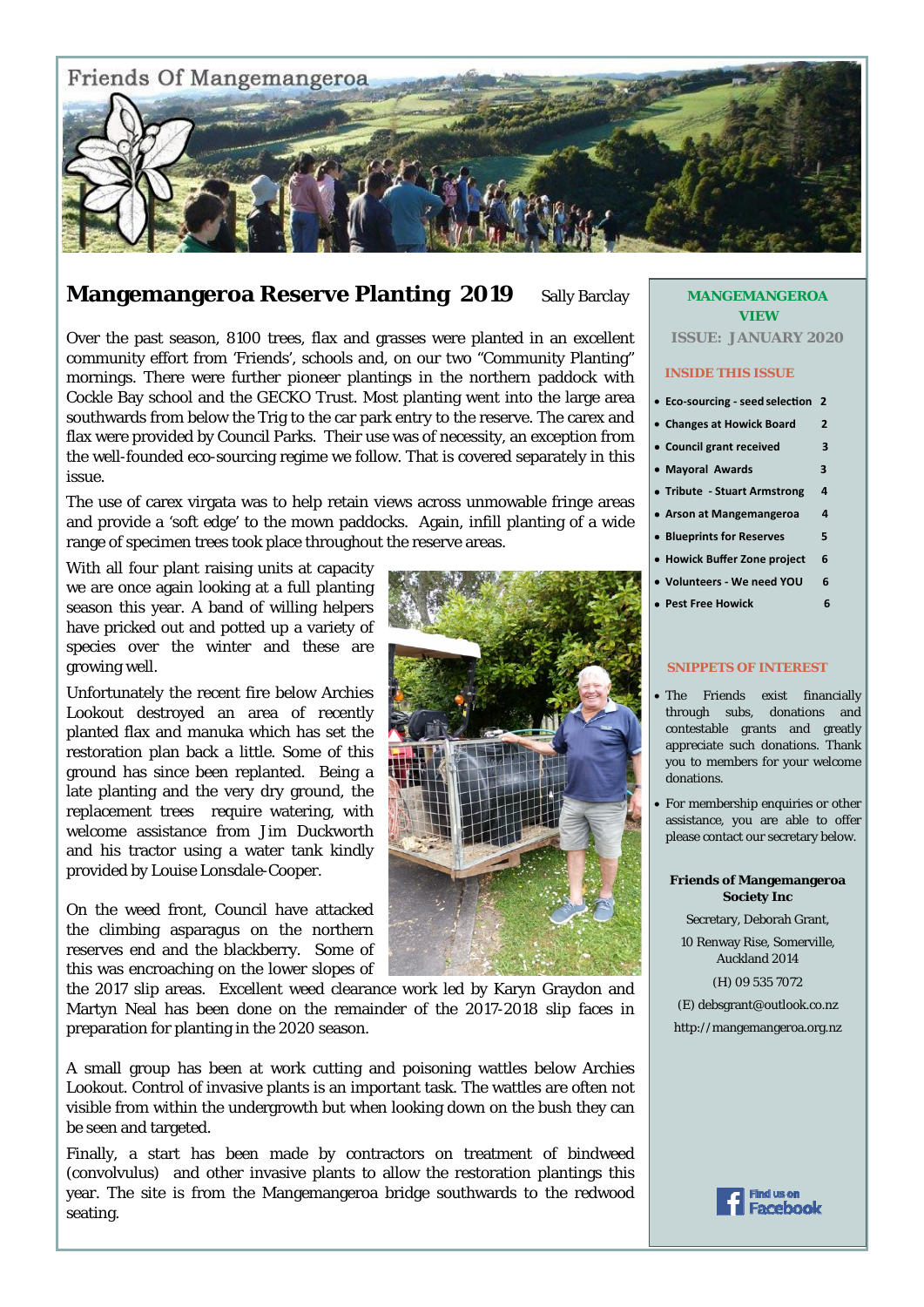## **Eco-sourced Bush Restoration at Mangemangeroa** Graham Falla

We are often asked why we eco-source our seeds from within the Mangemangeroa Valley Reserves. One of the treasured features of the Mangemangeroa Valley Reserves is that they contain a notable reservoir of native plants ranging from small herbs through to forest giants that have grown there since long before human times. They have adapted to local conditions, establishing a balanced relationship with each other, with soils, slopes, water supply, drainage, climate and the multitude of other life forms (e.g. birds, insects, microbes, fungi) that surround them.

This natural association of living things together with their life cycles forms the local unique ecosystem. The natural plant life of Mangemangeroa has its own inherited genetic identity, which the Friends of Mangemangeroa aim to maintain. In our efforts to reclothe the unstable land on steep slopes and in gullies, or simply to broaden the narrow belt of old forest, we are using eco-sourced seed, i.e. collected from the local surviving natural bush.

In deciding what to plant we try to imitate the natural patterns that can be seen in that surviving bush, starting with a nursing crop of pioneer plants, like manuka, to prepare the ground for a succession of forest trees. It is not at all surprising that plant communities restored in this way usually thrive, adapted as they already are to the local conditions, and our experience over the last twenty years bears this out.



# **Changes at the Howick Local Board**

Congratulations on their election as new Howick Local Board members - Bo Burns and Bruce Kendall. They succeed Jim Donald and Garry Boles. Congratulations to all other members for their re-election and to new Howick Board Chair, Adele White, and deputy Chair, John Spiller.

 given when we felt little progress was being made, especially for unresolved maintenance issues. To Jim and Garry, thank you from the Friends for the interest you took in the Mangemangeroa and the help Also a special thanks to former Chair, David Colling, for giving us the support to bring matters to the Board meetings.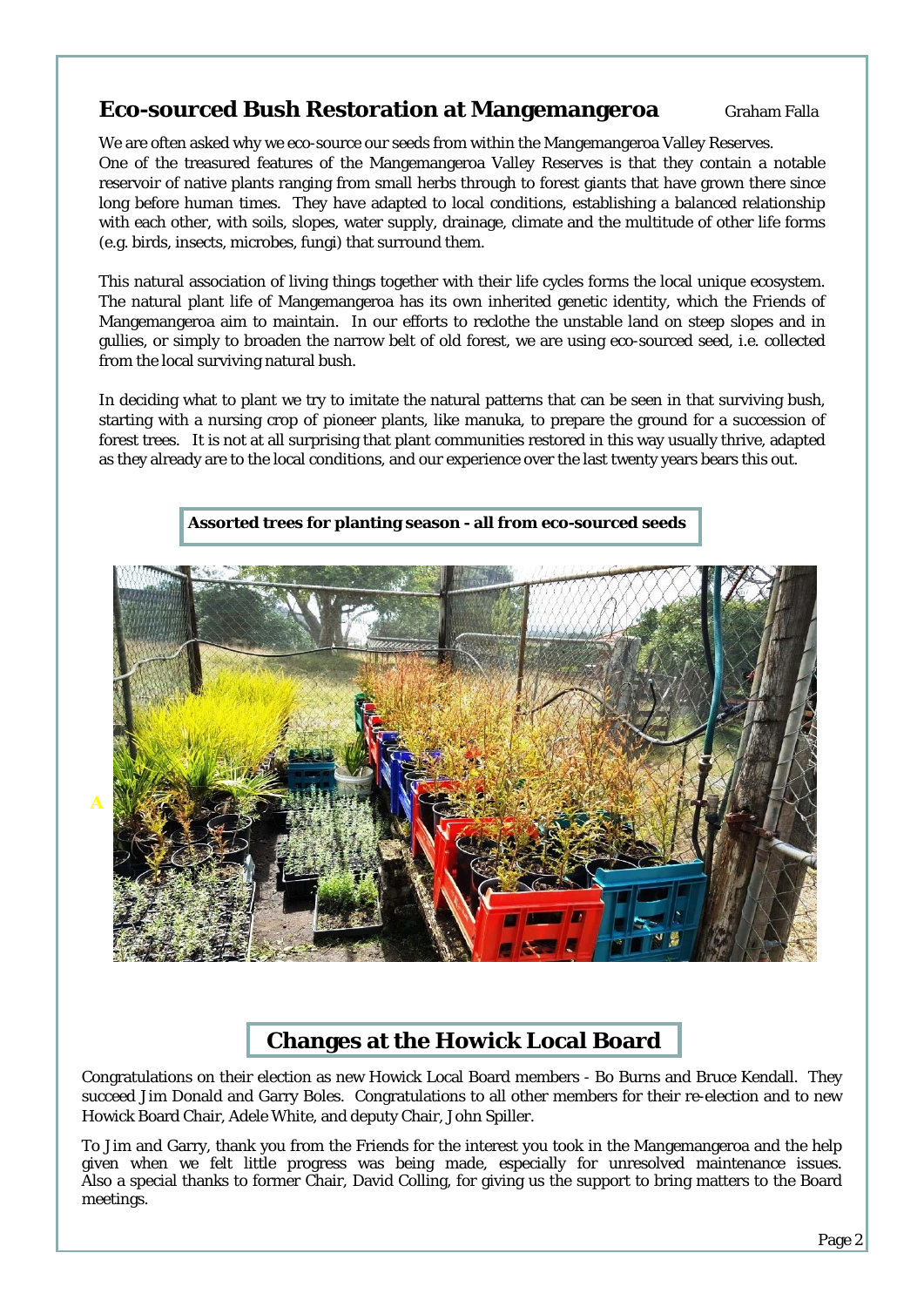# **Success in Auckland Council Local Grant application**

**The Friends are pleased to acknowledge the support of the Howick Local Board in approving our Local Grant application for pest management within the Mangemangeroa Valley Reserves.** 



The grant will be used to purchase a further 1000 corflute tree protectors and 17 GoodNature A24 CO2 Kill Traps. The value of the Local Grant is \$6,360.08.

The protectors have become an essential item to help protect newly planted trees from rabbits and pukekos and incidental damage. We use around 4000 annually, leaving them in place for a minimum of three years. The GoodNature traps will be loaned by the Friends society to the Howick College Enviro-Group. Our support for the Enviro Group is acknowledgement of their pest management and research actions within the reserves. There may be elements of research involved again in the extension of their existing trap line. That could for example refocus on the comparative species 'kill' results from use of the different trap types.

**The Howick College Trapping Programme** (of the Howick College Enviro Group) began in early 2018 with two separate projects.

----------------------------------------

The first project involved two rat traps provided by Auckland Council which were used around the school. The second project was assisting the Friends of Mangemangeroa Society with their pest control by monitoring for pest animal species with corflute chew cards, designed and created by the Enviro Group.

This has resulted in a trap line of twenty-five rat traps and one possum trap on the Mangemangeroa Reserve and fourteen other rat and possum traps in use by members of the Enviro Group at their homes or in school. We want to extend the area covered by introducing the A24 traps.

Overall these forty traps have caught eighty-six pest animals. Of those eighty six, the Mangemangeroa traps have caught forty-three rats and one weasel while other traps have caught thirty-five rats and seven possums as of 31st December. Monitoring of the Enviro Group's Mangemangeroa trap line is carried out fortnightly in a system that has been running since mid-2018.

There are several remote areas assessed as not currently well protected by traps. Additional chew card monitoring was carried out in June, with results finding an infestation of stoats. The current rat traps were not designed to catch stoats, leading to the decision to supplement existing traps with the Goodnature A24 rat and stoat traps.



A Weasel was the first catch on the Howick College trap line

**Ethan McCormick**, Enviro Group, Howick College.

## **Mayoral Conservation Awards**

The restoration work of the Friends was again recognised at the 2019 Ma*yoral Conservation*  Awards. A Highly Commended Certificate was awarded in the Restoration category, by the Mayor of Auckland , Phil Goff CNZM.

Allan Riley accepted the award on behalf of the Friends and all of the volunteers working with us.



**Pupils pricking out seedlings for 2020 planting**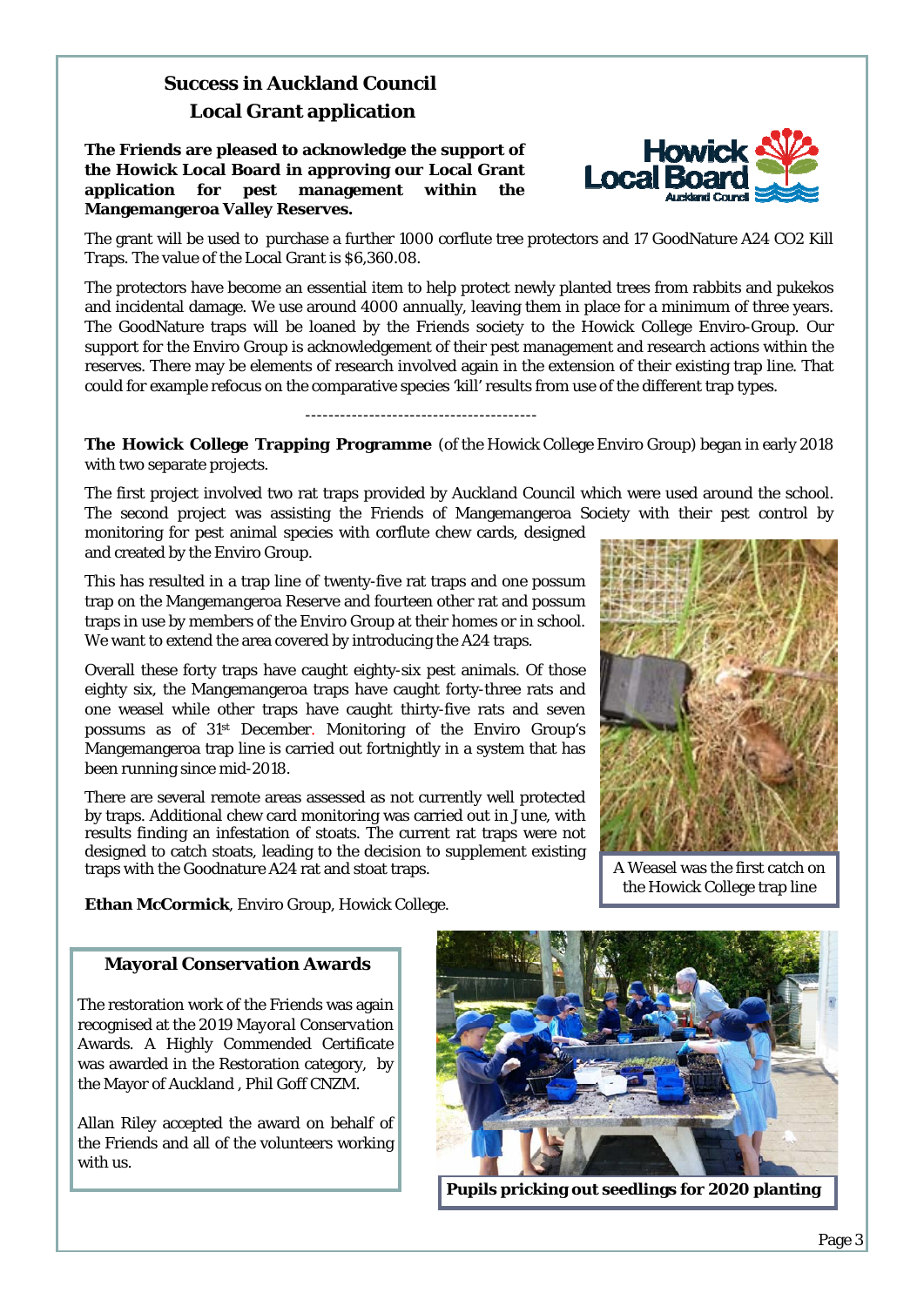

## **Tribute to Stuart Armstrong**

It has been a sad time for our Society to farewell Stuart George Armstrong, a long serving member of The Friends of Mangemangeroa. Stuart passed away on 31st October 2019, aged 89 years. Our deepest sympathy was sent to Karen and their family on Stuart's passing.

Stuart very willingly became our treasurer and in more recent years, the Society's auditor. To many he was a familiar face on the community planting mornings and became a Friends photography archivist, recording many of the helpers and events which have changed the cattle-ravaged farm into the successful bush restoration project we continue with today. Stuart was a very active and supportive member of the Friends, bringing with him life and business experience which he put to good use, living out the Rotary ideal of "Service above Self".

A brief glimpse of Stuart's background prior to coming to New Zealand may be of interest readers.

Stuart's involvement with the Friends derived from his Rotarian membership in Africa and NZ.

An "International Rotarian" in the truest sense of the word, Stuart was born in Colombo, Sri Lanka, educated in England, emigrated to South Africa, worked in Northern Rhodesia (now Zambia), returned to South Africa, and ultimately came to New Zealand in 1999.

Stuart held many roles within Rotary including Club President of Margate, Natal in 1994/95. He joined Howick Rotary in Feb 2000 becoming Secretary in 2001, later treasurer for four years, then in 2008 its auditor.

In 2005 he was awarded one of Rotary International's highest honours, a Paul Harris Fellowship (PHF) followed in 2015 with a Sapphire pin. (This was a second PHF, an award established to recognise a founding member of Rotary International.)

Rest well Stuart.

# **Pyromania at Archies Lookout Allan Riley Allan Riley**

Thanks to watchful neighbours and prompt Fire Service responses an arson attempt at Mangemangeroa Reserve was foiled. This incident drew a multi-station attendance of four fire appliances.

This fire was deliberately lit, quickly spreading through dry kikuyu (grass) thatch into flax and manuka.

Fortunately it was stopped at the edge of tightly planted native bush. Had it spread into there it would probably have required use of the helicopter which was on stand-by to assist.

Two masked persons were seen running from the site. Their car and registration plates were photographed, but on police investigation the plates were found not to match the car.

With the arson occurring on the 4th November we were left wondering if this was a prelude to Guy Fawkes night.

The good news—the coprosma on the fire site have all resprouted from the ground. An adaptation to fire "remembered" from their Australian ancestors !



**Coprosmas regrowth** 



**Dampening down smouldering Kikuyu thatch**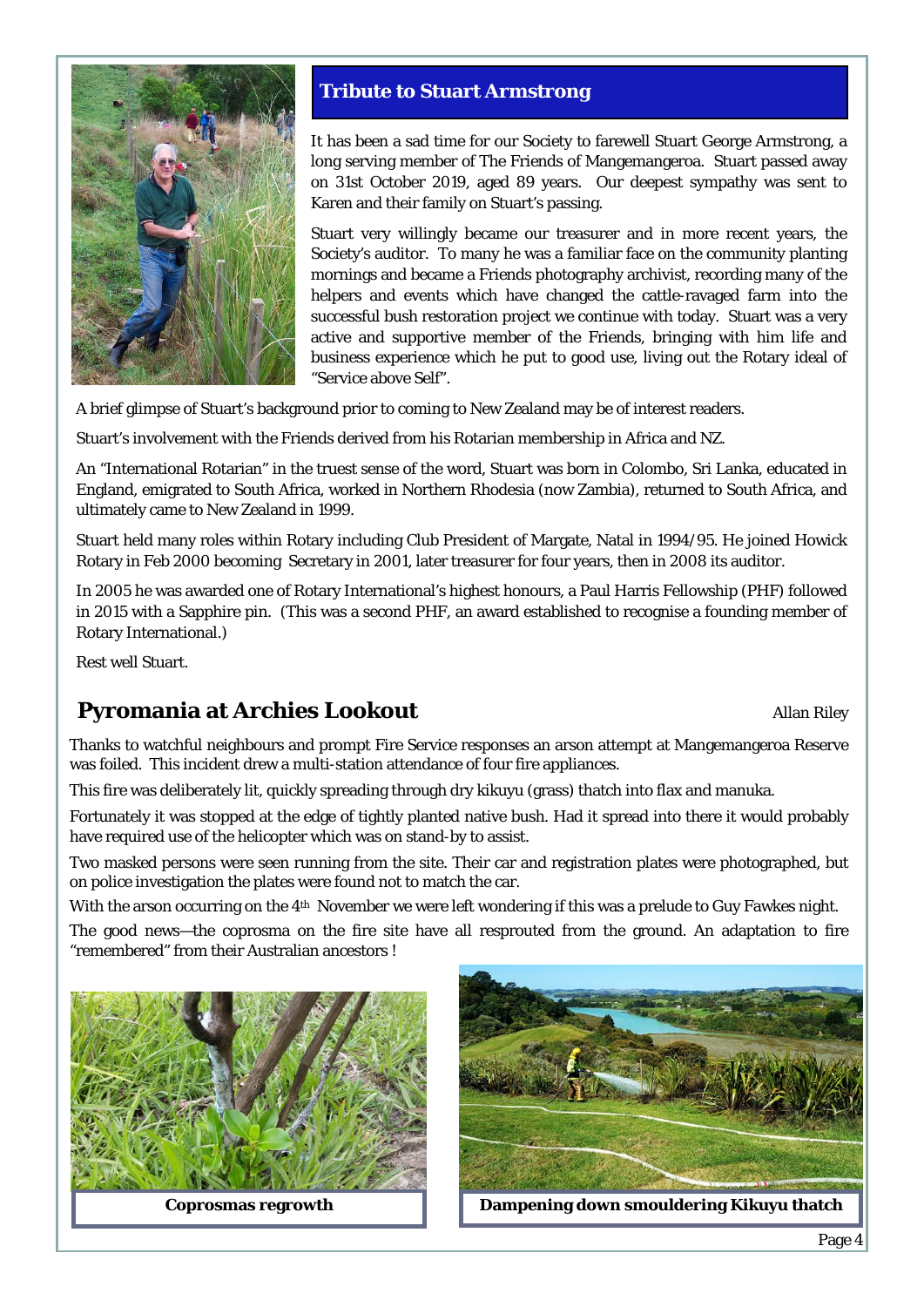## **Blueprints for management of Mangemangeroa Valley Reserves**

**The first plan** is a new document — the Mangemangeroa Valley Reserves Development Plan 2019. It aims to:

Articulate the vision for the Mangemangeroa Valley Reserves Outline the reserves ecological context and significance Provide guidance on asset renewals

Dealing with reserve infrastructure, it includes standards for signage and parks furniture, track design and path reconstruction, slip remediation & stabilisation of affected slopes, drainage, and objectives in the Mangemangeroa Valley Reserves Management Plan 2007.

Potential developments of interest to the Friends are outlined in each of the six valley reserves in pages headed: 'Attachment A'.

For the Board's consideration, we will soon have a suggested short list of projects for consideration for improved visitor safety and enjoyment. That includes further track and access improvements, reserves extension and similar works which will directly benefit reserve visitors.

A separate priority listed in this plan involves the MEEF Trust, who continue to work with the Howick Local Board and Auckland Council for the construction of an Environmental Education Centre near the Somerville Road reserve carpark and barn.

**To view the full Development Plan and Restoration Plan (Item 15), please copy and paste this link into the search bar of your search engine. https://infocouncil.aucklandcouncil.govt.nz/Open/2019/09/ HW\_20190916\_ATT\_7308\_EXCLUDED\_WEB.htm**

**This second plan** is The Mangemangeroa Valley Reserves Restoration plan.

The prime objective is to restore the indigenous vegetation and fauna of the Mangemangeroa Valley Reserves, to a state that may potentially have existed before pakeha/European intervention 200 years ago. It is a long term objective which has required the commitment of resources and interest groups during the past 15 years. It will require the same management of resources and interest groups for the 10—15 years as set out in this revision of the 2005 Restoration Plan.

There are separate 'Planting' and 'Management Plan' goals. The six Planting Plan goals include: Maintain and enhance representative type of vegetation planting patterns, e.g:

- Taraire, Puriri, Kowhai, Titoki forest
- Kokohe, Totara forest
- Kahikatea, Puketea forest
- The edge plants are encouraged to protect the forest interior i.e. Mahoe, mapou
- Saltmarsh

The first Management Plan goal is to promote the reserve as an integral part of the Auckland Parks network and to encourage the public to make use of it consistent with resource protection.

This very well illustrated plan shows on Attachment B, A2 "Works in Progress to Date' the annual planting areas from year 2000 to 2018. There are interesting reports on a bird survey (Bruce Keeley), weed control tables, site and species matching (G Falla), botanical report (Cameron & Haines), fungi report (Wanda Daley) … and more

The Friends of Mangemangeroa have a formal Partnership Agreement with Auckland Council and work voluntarily to help Council fulfil the Plan's objectives, planting and management goals.